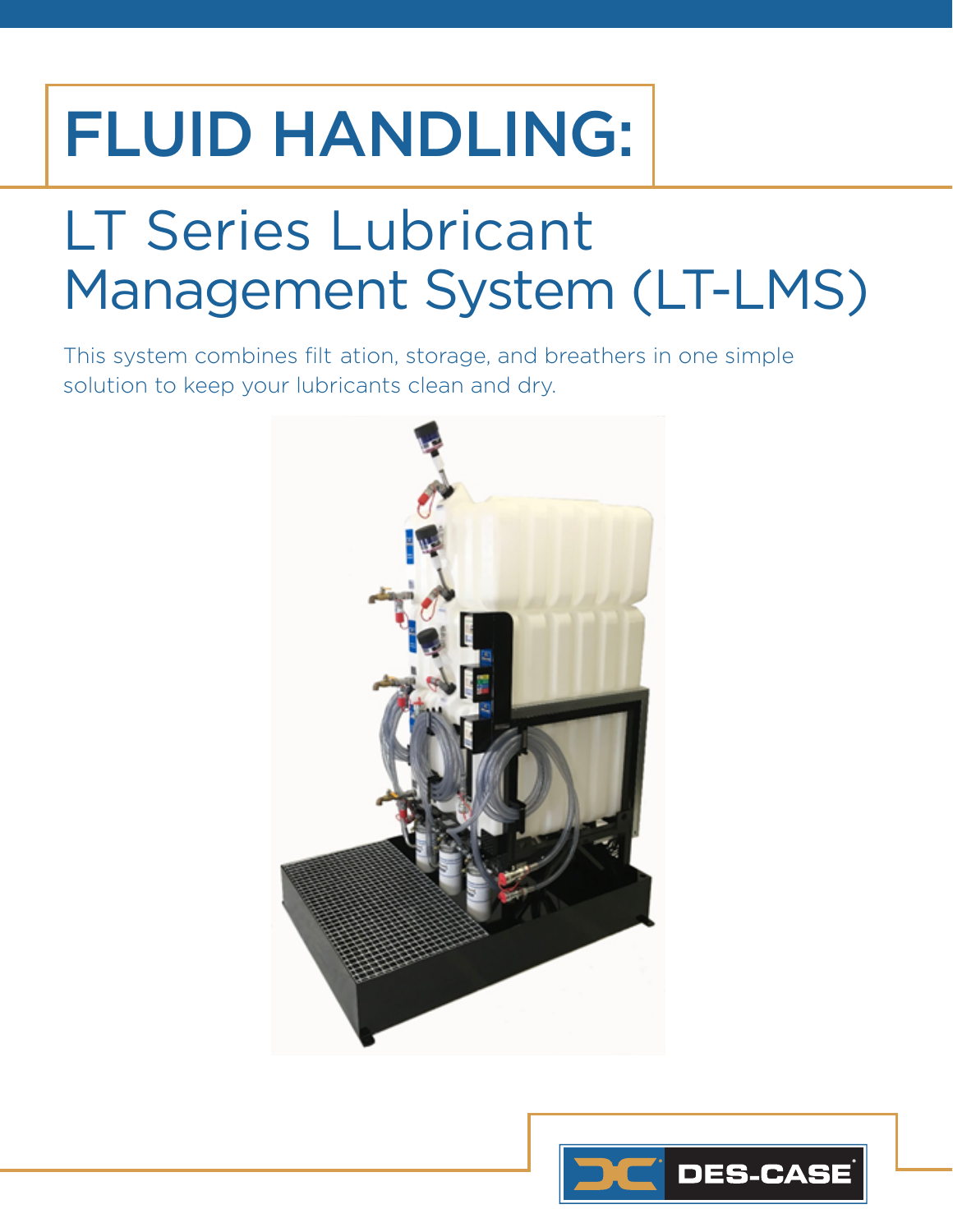# The Overview

# The LT-LMS:

# Where It's Used

- Storing lubricant
- Dispensing new oil
- Pre-filtering new oil
- Collecting oil samples for analysis

# What Is Standard?

- Dedicated pump and motor per tank
- Desiccant breathers
- Heavy-duty stand
- One-year warranty
- Industrial powder-coated paint
- 510-liter spill containment
- Manual gravity drain
- Pre and post filter sample ports
- Pump inlet strainer
- Automatic pump pressure relief

# What Can I Customize?

- Flow rates
- Tank volumes
- Filter micron rating
- Power Configurations

# Technical Data:

## Pump type:

• Gear pump

# Electric motor:

- 0,75 kW 110v 50 Hz 1400 rpms
- 0,75 kW 230v 50 Hz 1400 rpms
- 0,75 kW 3x230v 50 Hz 1400 rpms
- 0,75 kW 3x400v 50 Hz 1400 rpms

## Permissible flow rate:

• 36 lpm maximum

## Permitted ambient temperature:

- $-10^{\circ}$ C to  $40^{\circ}$ C
- Seals:
- NBR
- Suction strainer:
- 250µm

### Protection class:

• IP 54

### Length of power cable:

- 5 meters
- Length of hoses:
- 4 meters

### Hose connections:

- Suction hose 1" ISO B
- Pressure hose 3/4" ISO B

## Weight when empty:

- ≈ 615 kg (Dependent on configuration) Equipment:
- Suction Gauge Visual
- Pressure Gauge Visual
- Differential Clogging Indicator (1.55 bar)- Visual

•

# Operating pressure:

• 6 bar maximum

### Viscosity range:

• 10-460 cSt (60 - 2270 SSU)

### Permissible operating fluid:

• Mineral oil (others on request)

### Permitted fluid temperature range:

 $\cdot$  -10°C to 60°C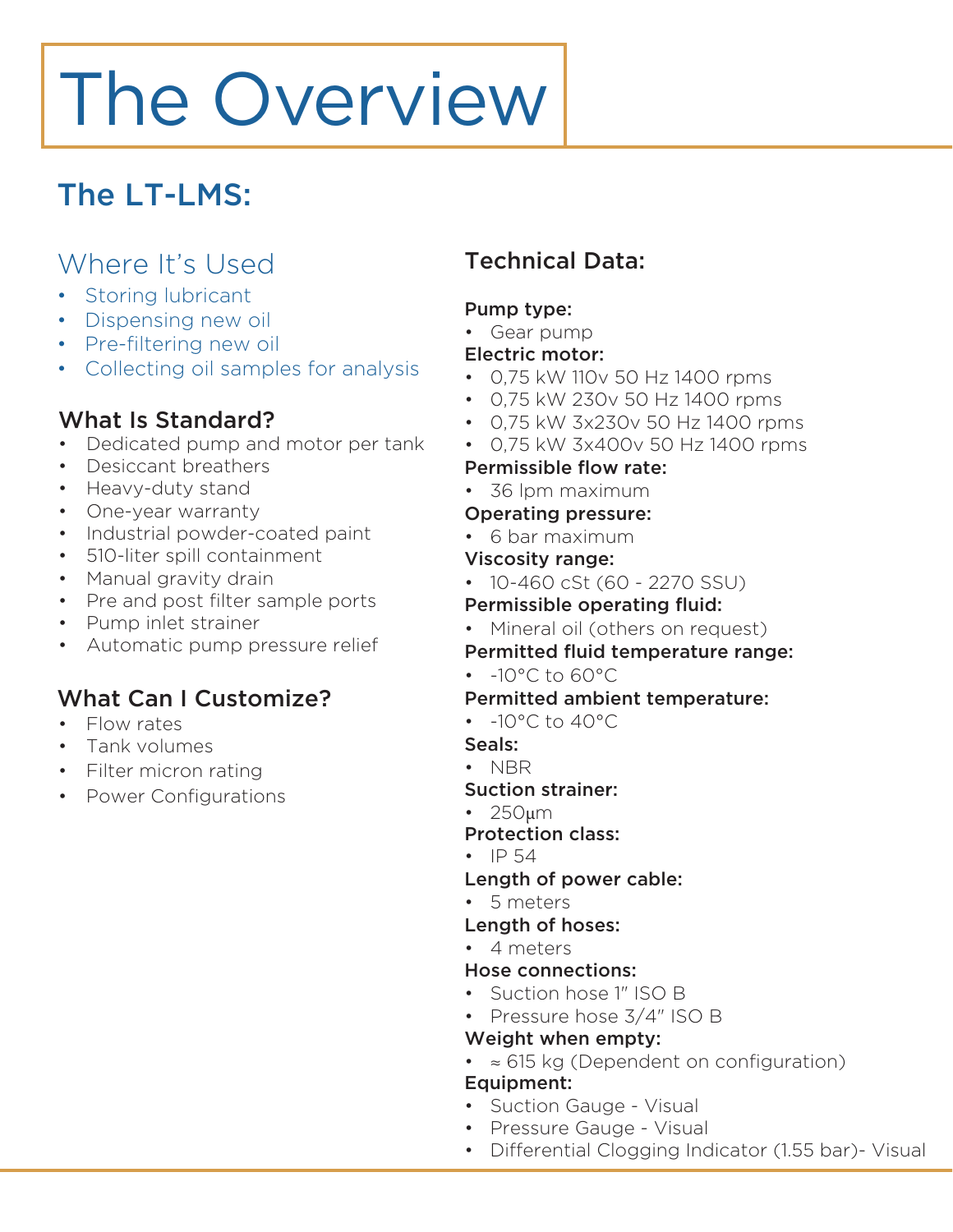# The Specs





1250 mm

mm

650

925 mm





#### Stacking Options Matrix

| Tank C |       |       | 300   |       |       | 300   |       |
|--------|-------|-------|-------|-------|-------|-------|-------|
|        |       |       | Liter |       |       | Liter |       |
| Tank B |       | 300   | 300   |       | 300   | 300   | 450   |
|        |       | Liter | Liter |       | Liter | Liter | Liter |
| Tank A | 300   | 300   | 300   | 450   | 450   | 450   | 450   |
|        | Liter | Liter | Liter | Liter | Liter | Liter | Liter |

#### Tank Dimensions

#### 300-liter tank:

650 mm

- 2 450-liter tank: • 914 mm L x 914 mm W x 457 mm H
- 914 mm L x 914 mm W x 686 mm H

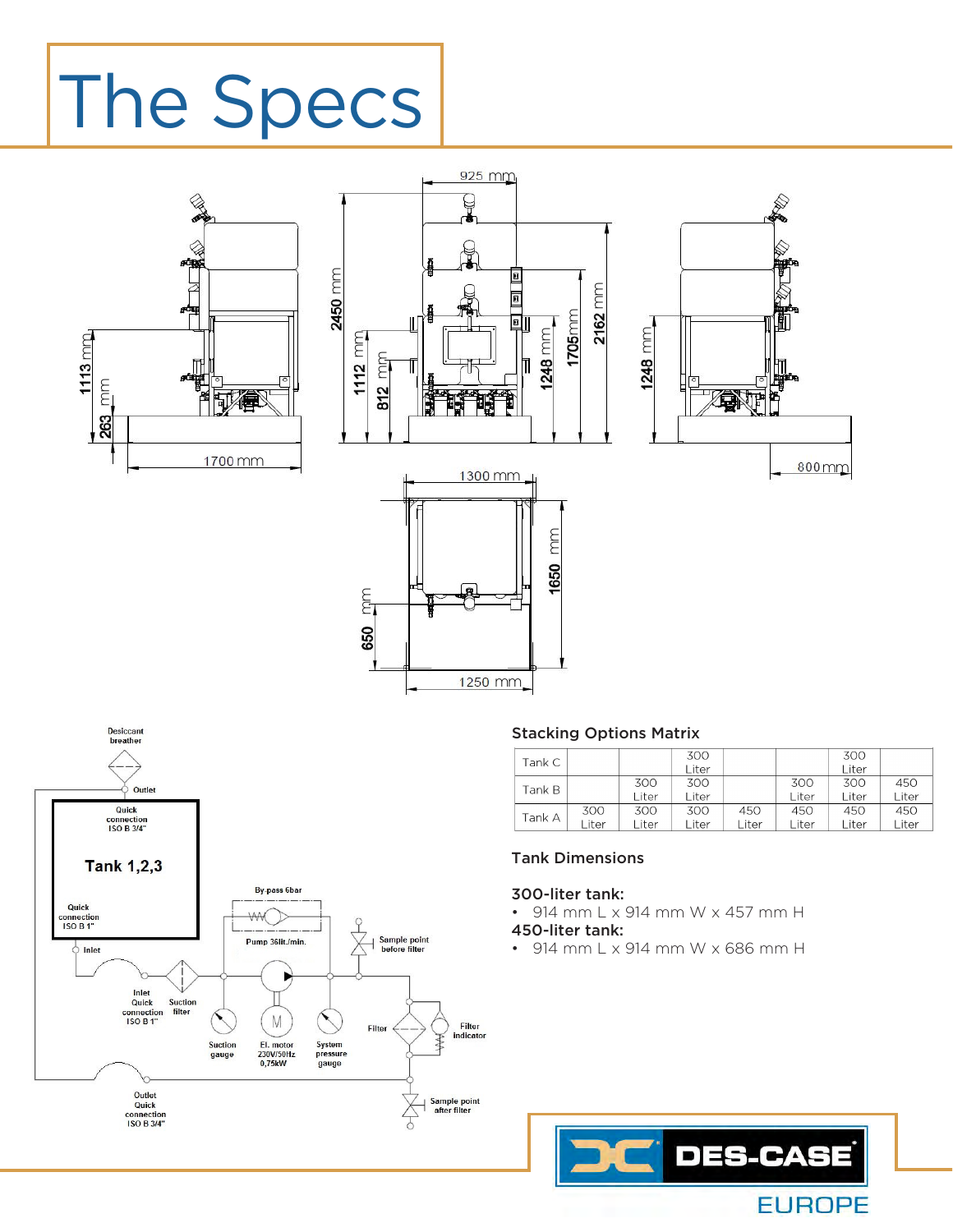# TO ORDER:

# LT-LMS



## Tank Size [Box 2]

|     | Code Description      |
|-----|-----------------------|
| 300 | 300-liter tank (HDPE) |
| 450 | 450-liter tank (HDPE) |

# Pump/Motor Combinations [Box 3]

| 18G             | 18 lpm/0,75 kW, 110 V, 50 Hz, 1400 rpms   |
|-----------------|-------------------------------------------|
| 36G             | 36 lpm/ 0,75 kW, 110 V, 50 Hz, 1400 rpms  |
| 18 <sub>H</sub> | 18 lpm/0.75 kW, 230 V, 50 Hz, 1400 rpms   |
| 36H             | 36 lpm/0,75 kW, 230 V, 50 Hz, 1400 rpms   |
| 18 <sub>M</sub> | 18 lpm/0,75 kW, 3x230 V, 50 Hz, 1400 rpms |
| 36M             | 36 lpm/0,75 kW, 3x230 V, 50 Hz, 1400 rpms |
| 18K             | 18 lpm/0,75 kW, 3x400 V, 50 Hz, 1400 rpms |
| 36K             | 36 lpm/0,75 kW, 3x400 V, 50 Hz, 1400 rpms |

# Drain & Fill Connector Type [Box 4]

| Code Description         |
|--------------------------|
| ISO B Connector-BSPP ISO |

# Drain & Fill Sizing [Box 5]

| Code Description                                                         |  |  |
|--------------------------------------------------------------------------|--|--|
| <b>Drain:</b> 1" hose & connection<br><b>Fill:</b> 34" hose & connection |  |  |

# Filter Box [Box 6]

| Code Description             |  |  |  |
|------------------------------|--|--|--|
| Large Filter                 |  |  |  |
| 3-micron Particulate Filter  |  |  |  |
| 6-micron Particulate Filter  |  |  |  |
| 12-micron Particulate Filter |  |  |  |
| 25-micron Particulate Filter |  |  |  |
| Water Filter                 |  |  |  |
|                              |  |  |  |

# Sample Valves **[Box 7]**

#### Manual Gravity Drain [Box 8]

| Code Description         | Code Description |
|--------------------------|------------------|
| <b>Standard Minimess</b> | Gravity Drain    |

# Breather Filters [Box 9]

#### Code Description

- 2\* 3-micron particulate desiccant breather [DCE-2]
- 3 3-micron particulate desiccant breather [DCE-3]
- 4 3-micron particulate desiccant breather [DCE-4]

\*Standard

## Replace Your Elements

| Part No. | Micron Rating   |
|----------|-----------------|
| EFC-AF   | Beta 200 @ 3um  |
| EFC-BF   | Beta 200 @ 6um  |
| EFC-CF   | Beta 200 @ 12um |
| EFC-DF   | Beta 200 @ 25um |
| $FFC-JE$ | Water Removal   |